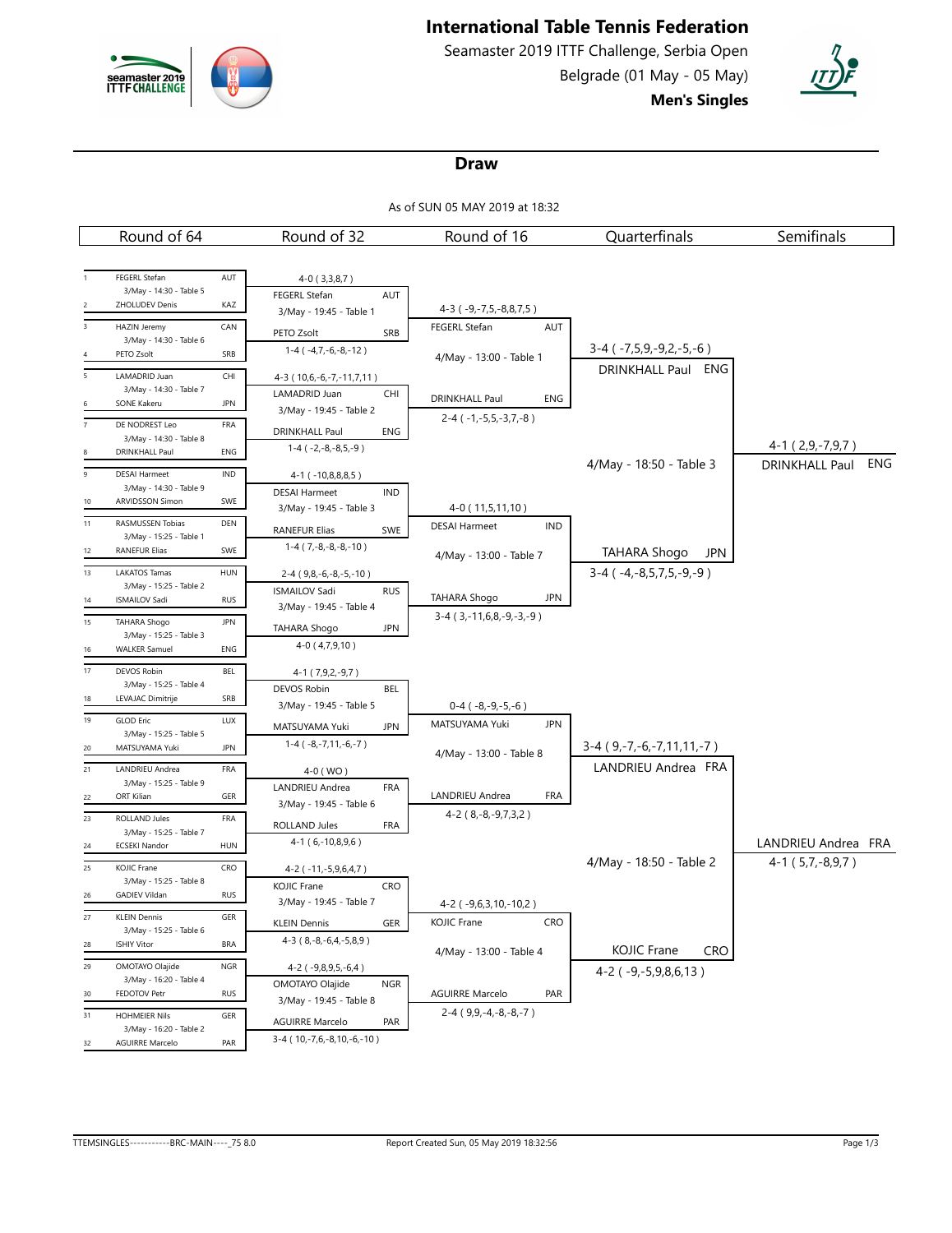

# **International Table Tennis Federation**

Seamaster 2019 ITTF Challenge, Serbia Open Belgrade (01 May - 05 May) **Men's Singles**



### **Draw**

As of SUN 05 MAY 2019 at 18:32

|    | Round of 64                                        |            | Round of 32                           | Round of 16                             |            | Quarterfinals                    | Semifinals                                   |  |
|----|----------------------------------------------------|------------|---------------------------------------|-----------------------------------------|------------|----------------------------------|----------------------------------------------|--|
|    |                                                    |            |                                       |                                         |            |                                  |                                              |  |
| 33 | <b>LAMBIET Florent</b>                             | <b>BEL</b> | 4-3 (9,-9,-8,8,4,-5,10)               |                                         |            |                                  |                                              |  |
| 34 | 3/May - 16:20 - Table 3<br><b>HRIBAR Peter</b>     | <b>SLO</b> | <b>LAMBIET Florent</b><br><b>BEL</b>  |                                         |            |                                  |                                              |  |
| 35 | <b>TAKAMI Masaki</b>                               | <b>JPN</b> | 3/May - 20:35 - Table 1               | $0-4$ ( $-10,-6,-11,-4$ )<br>SZUDI Adam | <b>HUN</b> |                                  |                                              |  |
|    | 3/May - 16:20 - Table 9                            |            | SZUDI Adam<br><b>HUN</b>              |                                         |            |                                  |                                              |  |
| 36 | SZUDI Adam                                         | <b>HUN</b> | $2-4$ (9, -9, 8, -9, -7, -4)          | 4/May - 13:00 - Table 5                 |            | $3-4$ ( $-3,7,-5,10,6,-12,-8$ )  |                                              |  |
| 37 | <b>AFANADOR Brian</b>                              | PUR        | $4-3$ ( $-8,11,6,-9,-4,8,7$ )         |                                         |            | AFANADOR Brian PUR               |                                              |  |
| 38 | 3/May - 16:20 - Table 5<br>AKERSTROM Fabian        | SWE        | <b>AFANADOR Brian</b><br><b>PUR</b>   | <b>AFANADOR Brian</b>                   | <b>PUR</b> |                                  |                                              |  |
| 39 |                                                    | <b>JPN</b> | 3/May - 20:35 - Table 2               | $4-3(6,-5,7,12,-7,-9,2)$                |            |                                  |                                              |  |
|    | MACHI Asuka<br>3/May - 16:20 - Table 6             |            | GERALDO Joao<br><b>POR</b>            |                                         |            |                                  |                                              |  |
| 40 | GERALDO Joao                                       | POR        | $3-4$ ( $-7,2,-9,6,-2,4,-11$ )        |                                         |            |                                  | $4-1$ ( $8,-8,8,4,8$ )<br>AFANADOR Brian PUR |  |
| 41 | MONTEIRO Thiago                                    | <b>BRA</b> | 2-4 (9, -4, -11, 5, -7, -7)           |                                         |            | 4/May - 18:50 - Table 1          |                                              |  |
| 42 | 3/May - 16:20 - Table 7<br><b>BUROV Viacheslav</b> | <b>RUS</b> | <b>BUROV Viacheslav</b><br><b>RUS</b> |                                         |            |                                  |                                              |  |
|    |                                                    |            | 3/May - 20:35 - Table 3               | 4-1 (8,10,-6,9,5)                       |            |                                  |                                              |  |
| 43 | <b>HIPPLER Tobias</b><br>3/May - 16:20 - Table 8   | GER        | <b>ANGLES Enzo</b><br><b>FRA</b>      | <b>BUROV Viacheslav</b>                 | <b>RUS</b> |                                  |                                              |  |
| 44 | ANGLES Enzo                                        | FRA        | $3-4$ (7,6,5,-12,-9,-9,-9)            | 4/May - 13:00 - Table 6                 |            | TANAKA Yuta<br>JPN               |                                              |  |
| 45 | JEVTOVIC Marko                                     | SRB        | 3-4 (-7,9,-8,4,8,-7,-10)              |                                         |            | $2-4$ ( $-8,7,-6,7,-6,-8$ )      |                                              |  |
|    | 3/May - 16:20 - Table 1<br>TANAKA Yuta             | <b>JPN</b> | <b>TANAKA Yuta</b><br><b>JPN</b>      | <b>TANAKA Yuta</b>                      | <b>JPN</b> |                                  |                                              |  |
| 46 |                                                    |            | 3/May - 20:35 - Table 4               | $4-1$ ( $4,6,5,-11,8$ )                 |            |                                  |                                              |  |
| 47 | SERDAROGLU David<br>3/May - 17:10 - Table 4        | AUT        | HKG<br>LAM Siu Hang                   |                                         |            |                                  |                                              |  |
| 48 | LAM Siu Hang                                       | HKG        | $1-4(-4,-9,8,-5,-4)$                  |                                         |            |                                  |                                              |  |
| 49 | YOSHIDA Masaki                                     | <b>JPN</b> | $1-4$ ( $-9,-5,-11,6,-6$ )            |                                         |            |                                  |                                              |  |
|    | 3/May - 17:10 - Table 2<br>SALIFOU Abdel-Kader     | FRA        | SALIFOU Abdel-Kader<br><b>FRA</b>     |                                         |            |                                  |                                              |  |
| 50 |                                                    |            | 3/May - 20:35 - Table 5               | $4-0(11,5,4,6)$                         |            |                                  |                                              |  |
| 51 | NOVOTA Samuel<br>3/May - 17:10 - Table 3           | SVK        | NOVOTA Samuel<br><b>SVK</b>           | SALIFOU Abdel-Kader                     | FRA        |                                  |                                              |  |
| 52 | <b>GOMEZ Gustavo</b>                               | CHI        | 4-0 (14,7,8,12)                       | 4/May - 13:00 - Table 3                 |            | $4-2$ (9, $-6$ , $-8,8,7,12$ )   |                                              |  |
| 53 | <b>GONZALEZ Daniel</b>                             | PUR        | 2-4 (-8,-4,-2,7,8,-6)                 |                                         |            | SALIFOU Abdel-Kader FRA          |                                              |  |
|    | 3/May - 17:10 - Table 9<br><b>CNUDDE Florian</b>   | BEL        | <b>CNUDDE Florian</b><br><b>BEL</b>   | CARVALHO Diogo                          | <b>POR</b> |                                  |                                              |  |
| 54 |                                                    |            | 3/May - 20:35 - Table 6               | $1-4$ ( $-7,-7,4,-7,-8$ )               |            |                                  |                                              |  |
| 55 | KWAN Man Ho<br>3/May - 17:10 - Table 5             | HKG        | <b>POR</b><br>CARVALHO Diogo          |                                         |            |                                  |                                              |  |
| 56 | CARVALHO Diogo                                     | POR        | $2-4$ ( $-3, -8, -7, 11, 12, -8$ )    |                                         |            |                                  | SALIFOU Abdel-Kader FRA                      |  |
| 57 | ALLEGRO Martin                                     | <b>BEL</b> | 4-2 (-8,11,-7,12,8,7)                 |                                         |            | 4/May - 18:50 - Table 4          | $4-0(6,6,8,5)$                               |  |
|    | 3/May - 17:10 - Table 6<br>CAZACU Alexandru        |            | <b>ALLEGRO Martin</b><br><b>BEL</b>   |                                         |            |                                  |                                              |  |
| 58 |                                                    | <b>ROU</b> | 3/May - 20:35 - Table 7               | $1-4$ ( $-9,-1,-4,8,-6$ )               |            |                                  |                                              |  |
| 59 | <b>KATSMAN Lev</b><br>3/May - 17:10 - Table 7      | <b>RUS</b> | <b>RUS</b><br><b>KATSMAN Lev</b>      | <b>KATSMAN Lev</b>                      | <b>RUS</b> |                                  |                                              |  |
| 60 | MAJOROS Bence                                      | HUN        | $4-1$ (4, -10, 6, 8, 5)               | 4/May - 13:00 - Table 2                 |            | <b>KATSMAN Lev</b><br><b>RUS</b> |                                              |  |
| 61 | <b>RUMGAY Gavin</b>                                | SCO        | $1-4$ ( $-6,-6,3,-11,-6$ )            |                                         |            | $4-1(9,-10,9,7,9)$               |                                              |  |
|    | 3/May - 17:10 - Table 8                            |            | AHMADIAN Amin<br>IRI                  |                                         |            |                                  |                                              |  |
| 62 | AHMADIAN Amin                                      | IRI        | 3/May - 20:35 - Table 8               | PUCAR Tomislav                          | <b>CRO</b> |                                  |                                              |  |
| 63 | ARTEMENKO Nikita<br>3/May - 17:10 - Table 1        | <b>RUS</b> | PUCAR Tomislav<br>CRO                 | $0-4$ ( $-7,-10,-12,-6$ )               |            |                                  |                                              |  |
| 64 | PUCAR Tomislav                                     | CRO        | $0-4$ ( $-13,-9,-9,-5$ )              |                                         |            |                                  |                                              |  |